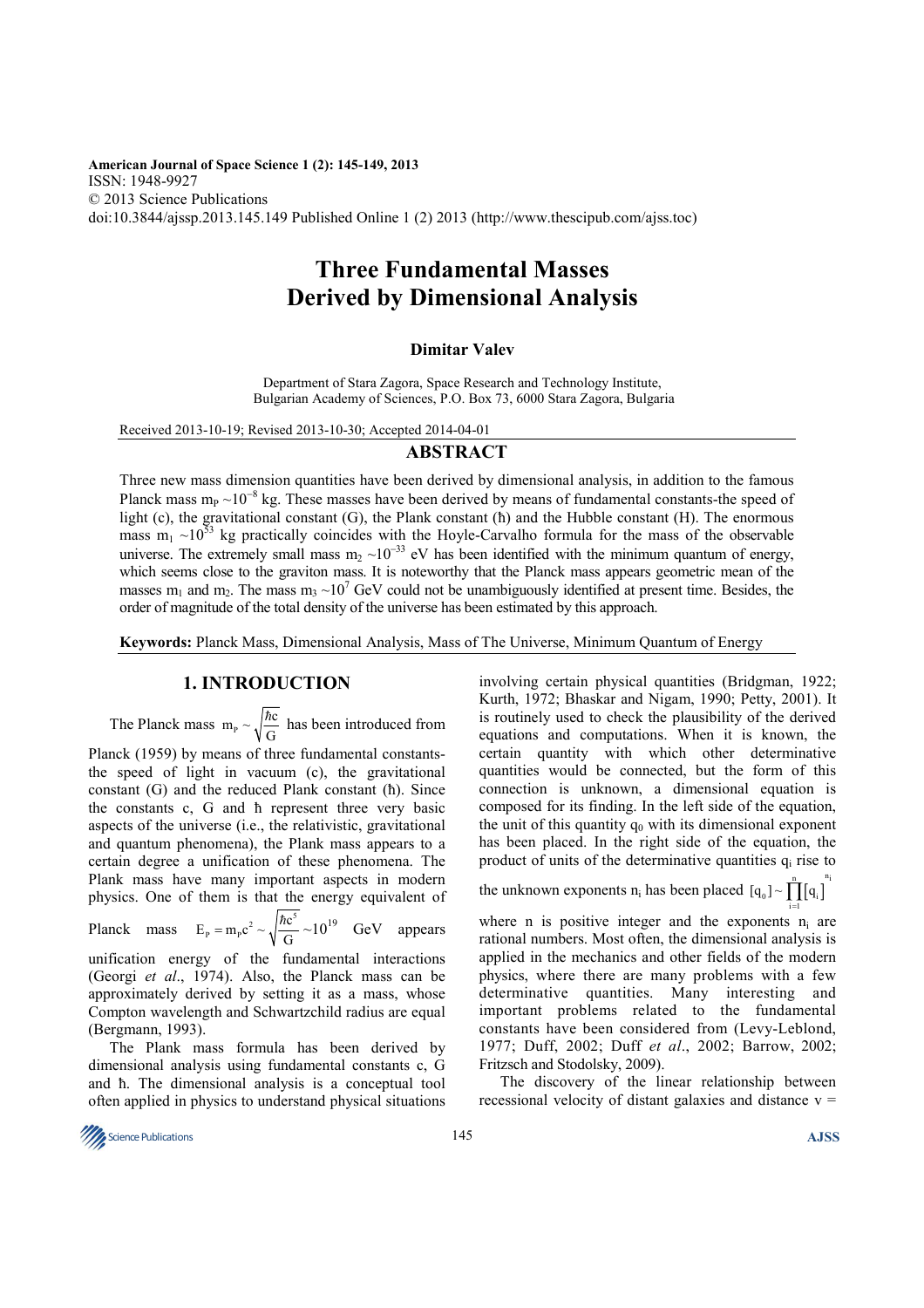Hr from Hubble (1929) introduces new fundamental constant in physics and cosmology-the famous Hubble constant (H). Even seven years before, Friedman (1922) derived his equations from the Einstein (1916) field equations, showing that the universe might expand at a rate calculable by the equations. Hubble constant determines the age of the universe  $H^{-1}$ , the Hubble distance  $cH^{-1}$ , the critical density of the universe 2  $c = \frac{3H}{8\pi}$  $\rho_c = \frac{3H}{8\pi G}$ (Peebles, 1971) and other large-scale

properties of the universe.

Because of the importance of the Hubble constant, in the present paper we include H in the dimensional analysis together with c, G and  $\hbar$  aiming to find the new mass dimension quantities  $m_i \sim \prod_{j=1}^3 q_j^{n_j}$ , where every triad  $q_1, q_2, q_3$  consists of three constants c, G, h and H. Thus, the Hubble constant will represent the cosmological phenomena in new derived fundamental masses. According to the recent cosmology, the Hubble 'constant' slowly decreases with the age of the universe, but there are indications that other constants, especially gravitational and fine structure constants also vary with comparable rate during the expansion (Dirac, 1937; Wu and Wang, 1986; Webb *et al*., 2001). That is why, the Hubble constant could deserve being treated on an equal level with the other three constants used by Planck.

### **2. THREE FUNDAMENTAL MASSES DERIVED BY DIMENSIONAL ANALYSIS**

Below, we obtain a mass dimension quantity  $m_1$ constructed from the fundamental constants-the speed of light (c), the Gravitational constant (G) and the Hubble constant (H) using dimensional analysis. A quantity  $m_1$ having mass dimension could be constructed by means of the fundamental constants c, G and H:

$$
m_1 = kc^{n_1}G^{n_2}H^{n_3} \tag{1}
$$

where,  $n_1$ ,  $n_2$  and  $n_3$  are unknown exponents to be determined by matching the dimensions of both sides of the equation and k is dimensionless parameter of an order of magnitude of a unit.

As a result we find the system of linear Equation 2:

$$
n_1 + 3n_2 = 0
$$
  
-n<sub>1</sub> - 2n<sub>2</sub> - n<sub>3</sub> = 0  
-n<sub>2</sub> = 1 (2)

**Solutions** 146 **AJSS AJSS** 

The unique solution of the system is  $n_1 = 3$ ,  $n_2 = -1$ ,  $n_3 =$ -1. Replacing obtained values of the exponents in Equation 1 we find formula (3) for the mass  $m_1$  Equation 3:

$$
m_1 \sim \frac{c^3}{GH} \tag{3}
$$

First of all, the formula (3) has been derived by dimensional analysis from Valev (2009). This formula practically coincides with the Hoyle formula for the mass of the observable universe  $M = \frac{c^3}{2GH}$  (Kragh, 1999) and perfectly coincides with Carvalho (1995) formula for the mass of the observable universe, obtained by totally different approach.

Evidently, the Hoyle formula coincides with the mass of the Hubble sphere  $M_H$ , i.e., mass of the sphere having radius equal to the Hubble distance  $cH^{-1}$  and density equal to the total density of the universe  $\bar{\rho} \approx \rho_c$  Equation 4:

$$
M_{H} = \frac{4}{3} \pi \frac{c^{3}}{H^{3}} \frac{3H^{2}}{8\pi G} = \frac{c^{3}}{2GH}
$$
 (4)

The recent experimental values of c, G and H are used from Mohr and Taylor (1999):  $c = 299$  792 458 m s<sup>-1</sup>, G = 6.673×10<sup>-11</sup> m<sup>3</sup> kg<sup>-1</sup> s<sup>-2</sup> and H ≈ 70 km s<sup>-1</sup> Mps<sup>−</sup><sup>1</sup> from Mould *et al*. (2000). Replacing this values in (3) we obtain  $m_1 \sim 1.76 \times 10^{53}$  kg. Therefore, the enormous mass  $m_1$  would be identified with the mass of the observable universe.

Analogously, by means of the fundamental constants c,  $\hbar$  and H, a quantity m<sub>2</sub> having dimension of a mass could be constructed:

$$
m_2 = k c^{n_1} \hbar^{n_2} H^{n_3} \tag{5}
$$

We determine the exponents  $nl = 2$ ,  $n_2 = 1$ ,  $n_3 = 1$  by the dimensional analysis again. Replacing the obtained values of the exponents in Equation 5 we find formula (6) for the mass  $m<sub>2</sub>$  Equation 6:

$$
m_2 \sim \frac{\hbar H}{c^2} \tag{6}
$$

Replacing the recent values of the constants  $c$ ,  $\hbar$  and H in (6) we obtain m<sub>2</sub>~ 2.70×10<sup>-69</sup> kg = 1.52×10<sup>-33</sup> eV. This exceptionally small mass coincides with the minimal measurable gravitational self energy of a particle (Sivaram, 1982) which is accepted as minimum quantum of energy  $\hbar$ H ~10<sup>-33</sup> eV from Alfonso-Faus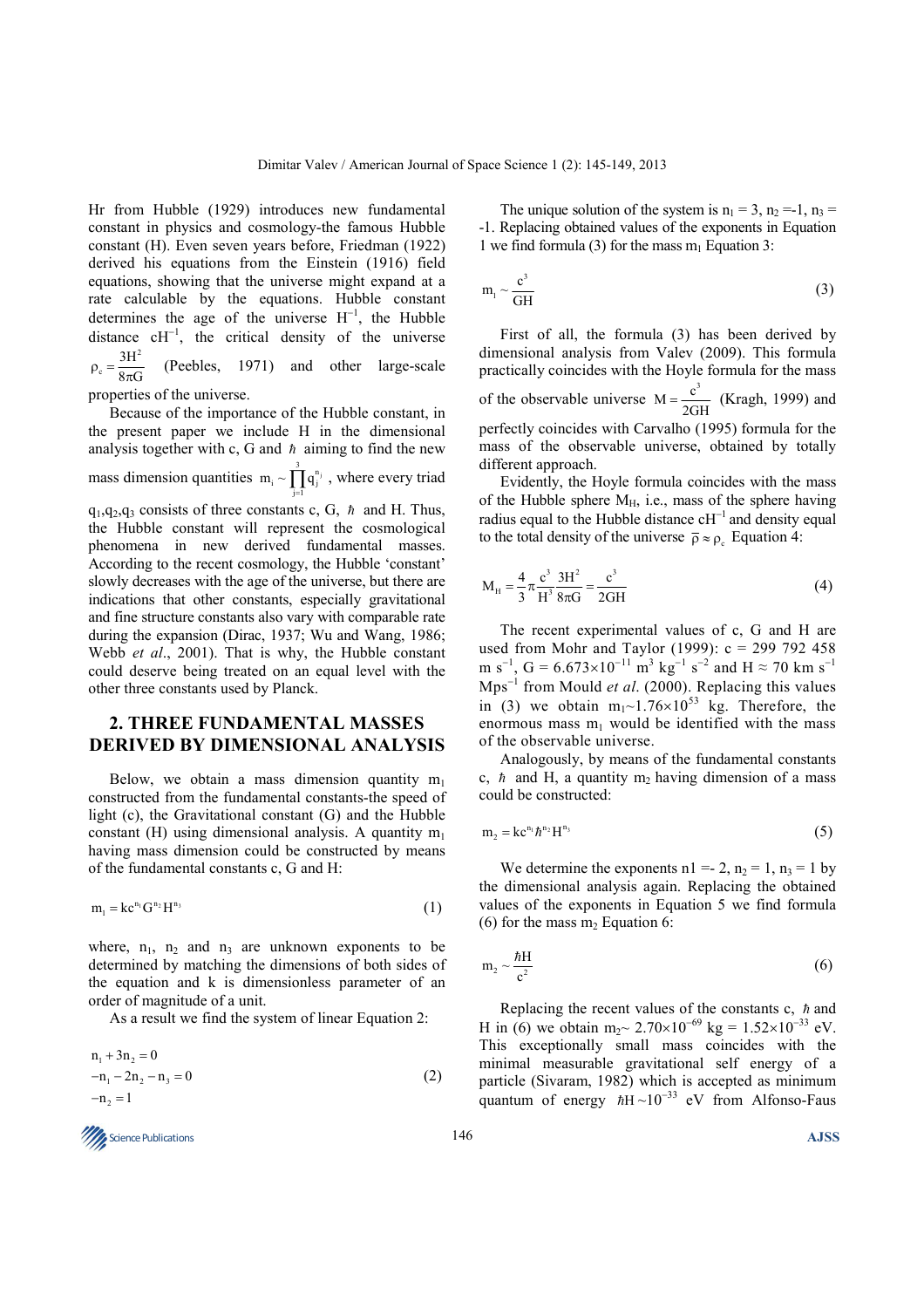(2012; Alfonso-Faus *et al*., 2013). This quantity takes substantial place in the estimations of total information and entropy of the universe (Gkigkitzis *et al*., 2013; Haranas and Gkigkitzis, 2013). Thus, the mass  $m_2$  seems close to the graviton mass obtained by different methods (Woodward *et al*., 1975; Gershtein *et al*., 1997; Valev, 2005; Alves *et al.*, 2009). The mass  $m<sub>2</sub>$  is in several orders of magnitude smaller than the upper limit of the graviton mass, obtained by astrophysical constraints from (Goldhaber and Nietto, 1974). From Equation 6 we find that the reduced Compton wavelength  $\lambda_2$  of this mass is equal to the Hubble distance  $cH^{-1}$  Equation 7 and 8:

$$
\lambda_2 = \frac{\hbar}{m_2 c} = cH^{-1} \sim 1.3 \times 10^{26} \,\mathrm{m} \tag{7}
$$

From formulae (3) and (6) we find an interesting relation (8):

$$
\sqrt{m_1 m_2} = \sqrt{\frac{c^3}{GH}} \frac{\hbar H}{c^2} =
$$
\n
$$
\sqrt{\frac{\hbar c}{G}} \equiv m_p = 2.17 \times 10^{-8} \text{kg}
$$
\n(8)

Therefore, the Planck mass appears geometric mean of the Hubble mass and the mass of the observable universe. As the physical quantity mass is among the most important properties of the matter, the formula (8) hints at a deep relation of the micro particles and the entire universe.

Besides, the ratios (9) take place Equation 9:

$$
\frac{m_1}{m_p} = \frac{m_p}{m_2} = \frac{cH^{-1}}{r_p} = \frac{H^{-1}}{t_p} = \sqrt{\frac{c^5}{G\hbar H^2}} \sim 8 \times 10^{60}
$$
\n(9)

where  $r_p = \sqrt{\frac{G\hbar}{c^3}}$  is the Planck length,  $t_p$  is the Plank time,  $cH^{-1}$  is the Hubble distance and  $H^{-1}$  is the Hubble time.

The third quantity  $m_3$ , having mass dimension could be constructed by means of the fundamental constants G, ħ and H:

$$
m_3 = kG^{n_1} \hbar^{n_2} H^{n_3}
$$
 (10)

We determine the exponents  $n_1 = -\frac{2}{5}, n_2 = \frac{3}{5}, n_3 = \frac{1}{5}$  by dimensional analysis again. Replacing the obtained

**Science Publications AJSS AJSS** 

values of the exponents in Equation 10 we find formula (11) for the mass  $m_3$  Equation 11:

$$
m_3 \sim \sqrt[5]{\frac{Hh^3}{G^2}}\tag{11}
$$

Replacing the recent values of the constants G, ħ and H, the mass m<sub>3</sub> takes value m<sub>3</sub>~1.43×10<sup>-20</sup> kg  $\approx 8.0\times10^{6}$ GeV. This mass is a dozen of orders of magnitude lighter than the Planck mass and several orders of magnitude heavier than the heaviest known particles like the top quark  $m_t \approx 174.3$  GeV (Mangano and Trippe, 2000). On the other hand, the energy  $m_3c^2 \sim 8 \times 10^6$  GeV appears medial for the important GUT scale  $E_{GUT} \sim 10^{16}$  GeV and electroweak scale  $E_{EW}$  -10<sup>2</sup> GeV. Therefore, the mass/energy  $m_3$  could not be unambiguously identified at the present time and it could be considered as heuristic prediction of the suggested approach.

Below, we demonstrate the heuristic power of the suggested approach approximately estimating the total density of the universe by dimensional analysis. Actually, a quantity  $\rho$  having dimension of density could be constructed by means of the fundamental constants c, G and H Equation 12:

$$
\rho = kc^{n_1}G^{n_2}H^{n_3} \tag{12}
$$

where, k is a dimensionless parameter of the order of magnitude of unit.

By the dimensional analysis, we have found the exponents  $n_1 = 0$ ,  $n_2 = -1$ ,  $n_3 = 2$ . Therefore Equation 13:

$$
\rho \sim \frac{H^2}{G} \approx 7.93 \times 10^{-26} \text{ kg m}^{-3}
$$
 (13)

The recent Cosmic Microwave Background (CMB) observations show that the total density of the universe ρ is (Balbi *et al*., 2000; De Bernardis *et al*., 2000; Spergel *et al*., 2003):

$$
\overline{\rho} = \Omega \rho_c \approx \rho_c = \frac{3H^2}{8\pi G} a \sim 10^{-26} \text{ kg m}^{-3}
$$
 (14)

Evidently, the density ρ derived by means of the fundamental constants c, G and H coincides with formula (14) for the total density of the universe with an accuracy of a dimensionless parameter of an order of magnitude of a unit. Besides, the formula (13) could be derived by means of other triad of fundamental constants, namely  $G$ ,  $\hbar$  and H.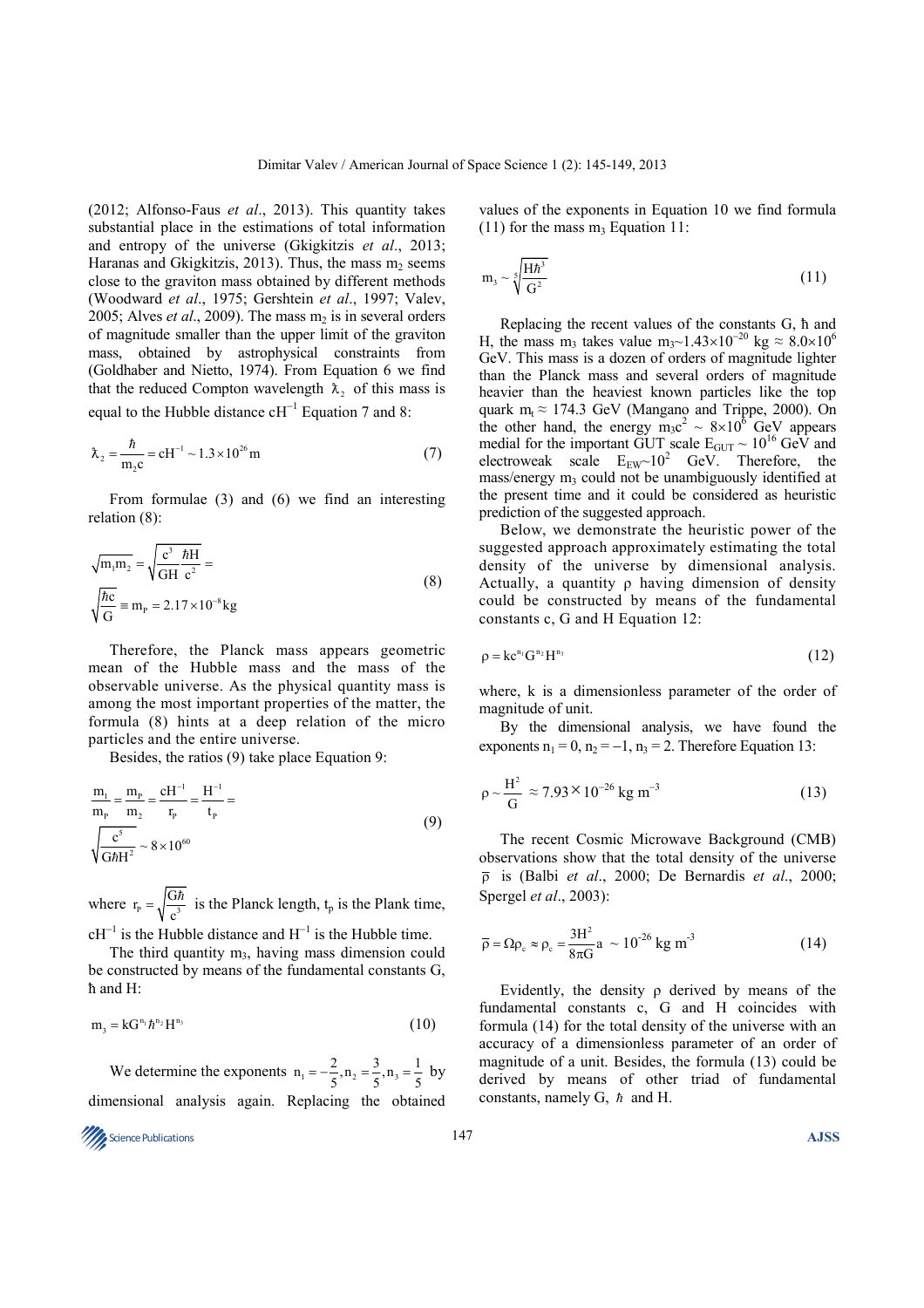## **3. CONCLUSION**

Three new mass dimension quantities  $m_i$  have been derived by dimensional analysis, in addition to the Planck mass  $m_{\rm p} \sim \sqrt{\frac{\hbar c}{\rm G}}$  $\frac{\hbar c}{\hbar c}$  ~2.17×10<sup>-8</sup> kg. Four fundamental constants-the speed of light in vacuum (c), the gravitational constant (G), the reduced Plank constant  $(h)$  and the Hubble constant  $(H)$  have been involved in the dimensional analysis. The first derived mass dimension quantity  $m_1 \sim \frac{c^3}{c^3}$  $m_1 \sim \frac{c^3}{GH} \sim 10^{53}$  kg practically coincides with the Hoyle-Carvalho formula for the mass of the universe obtained by totally different approach. The exceptionally small mass dimension quantity  $m_2 \sim \frac{\hbar H}{c^2}$  $\frac{\hbar H}{\hbar^2}$  ~10<sup>-33</sup> eV has been identified with the minimum quantum of energy, which seems close to the graviton mass. It is amazing that the Planck mass appears geometric mean of the masses  $m_1$  and  $m_2$ , i.e.,  $m_p = \sqrt{m_1 m_2}$ . The third derived mass  $m_3 \sim \sqrt[5]{\frac{H\hbar^3}{G^2}}$  $\frac{\hbar^3}{\hbar^2} \sim 10^7$  GeV could not be identified unambiguously at present time. The identification of the two derived masses reinforces the trust in the suggested approach. According to the big bang cosmology, the Hubble constant decreases with the age of the universe. Therefore, the mass of the universe  $m_1 \sim \frac{c^3}{\sigma s}$  $m_1 \sim \frac{c^3}{GH}$ 

increases, whereas the Hubble mass  $m_2 \sim \frac{\hbar H}{c^2}$  $\frac{\hbar H}{2}$  and mass

 $m_3 \sim \sqrt[5]{\frac{H\hbar^3}{G^2}}$  $\frac{\hbar^3}{\hbar^2}$  decrease with time. Nevertheless, the

Planck mass remains a geometric mean of the Hubble mass and mass of the observable universe.

#### **4. REFERENCES**

- Alfonso-Faus, A., 2012. Universality of the self gravitational potential energy of any fundamental particle. Astrophys. Space Sci., 337: 363-365. DOI: 10.1007/s10509-011-0803-x
- Alfonso-Faus, A., M.J. Fullana and I. Alfonso, 2013. Cosmic Background Bose Condensation (CBBC). Astrophys. Space Sci., 347: 193-196. DOI: 10.1007/s10509-013-1500-8
- Alves, M.E.S., O.D. Miranda and J.C.N. De Araujo, 2009. Can massive gravitons be an alternative to dark energy. Phys. Lett. B, 700: 283-288. DOI: 10.1016/j.physletb.2011.05.022
- Balbi, A., P. Ade, J. Bock, J. Borrill and A. Boscaler *et al*., 2000. constraints on cosmological parameters from MAXIMA-1. Astrophys. J., 545: L1-L4. DOI: 10.1086/317323
- Barrow, J.D., 2002. The Constants of Nature: From Alpha to Omega. 1st Edn., Jonathan Cape, London, ISBN-10: 0375422218, pp: 352.
- Bergmann, P.G., 1993. The Riddle of Gravitation. 1st Edn., Dover Publications, New York, ISBN-10: 0486273784, pp: 234.
- De Bernardis, P., P.A.R. Ade, J.J. Bock, J.R. Bond and J. Borrill *et al*., 2000. A flat Universe from highresolution maps of the cosmic microwave background radiation. Nature, 404: 955-959. DOI: 10.1038/35010035
- Bhaskar, R. and A. Nigam, 1990. Qualitative physics using dimensional analysis. Artificial Intelligence, 45: 73-111. DOI: 10.1016/0004- 3702(90)90038-2
- Bridgman, P.W., 1922. Dimensional Analysis. 1st Edn.,Yale Univ. Press, Yale, ISBN-10: 0-548- 91029-4, pp: 128.
- Carvalho, J.C., 1995. Derivation of the mass of the observable universe. Int. J. Theor. Phys., 34: 2507- 2509. DOI: 10.1007/BF00670782
- Dirac, P.A.M., 1937. The cosmological constants. Nature, 139: 323-323. DOI: 10.1038/139323a0
- Duff, M.J., 2002. Comment on time-variation of fundamental constants.
- Duff, M.J., L.B. Okun and G. Veneziano, 2002. Trialogue on the number of fundamental constants. J. High Energy Phys. DOI: 10.1088/1126- 6708/2002/03/023
- Einstein, A., 1916. Die grundlage der allgemeinen Relativitätstheorie. Annalen Der Physik, 354: 769- 822. DOI: 10.1002/andp.19163540702
- Friedman, A., 1922. Uber die krummung des raumes. Z. Physik, 10: 377-386. DOI: 10.1007/BF01332580
- Fritzsch, H. and G. Stodolsky, 2009. The Fundamental Constants, a Mystery of Physics. 1st Edn., World Scientific Publishing Company, Singapore, ISBN-10: 9812818197, pp: 214.